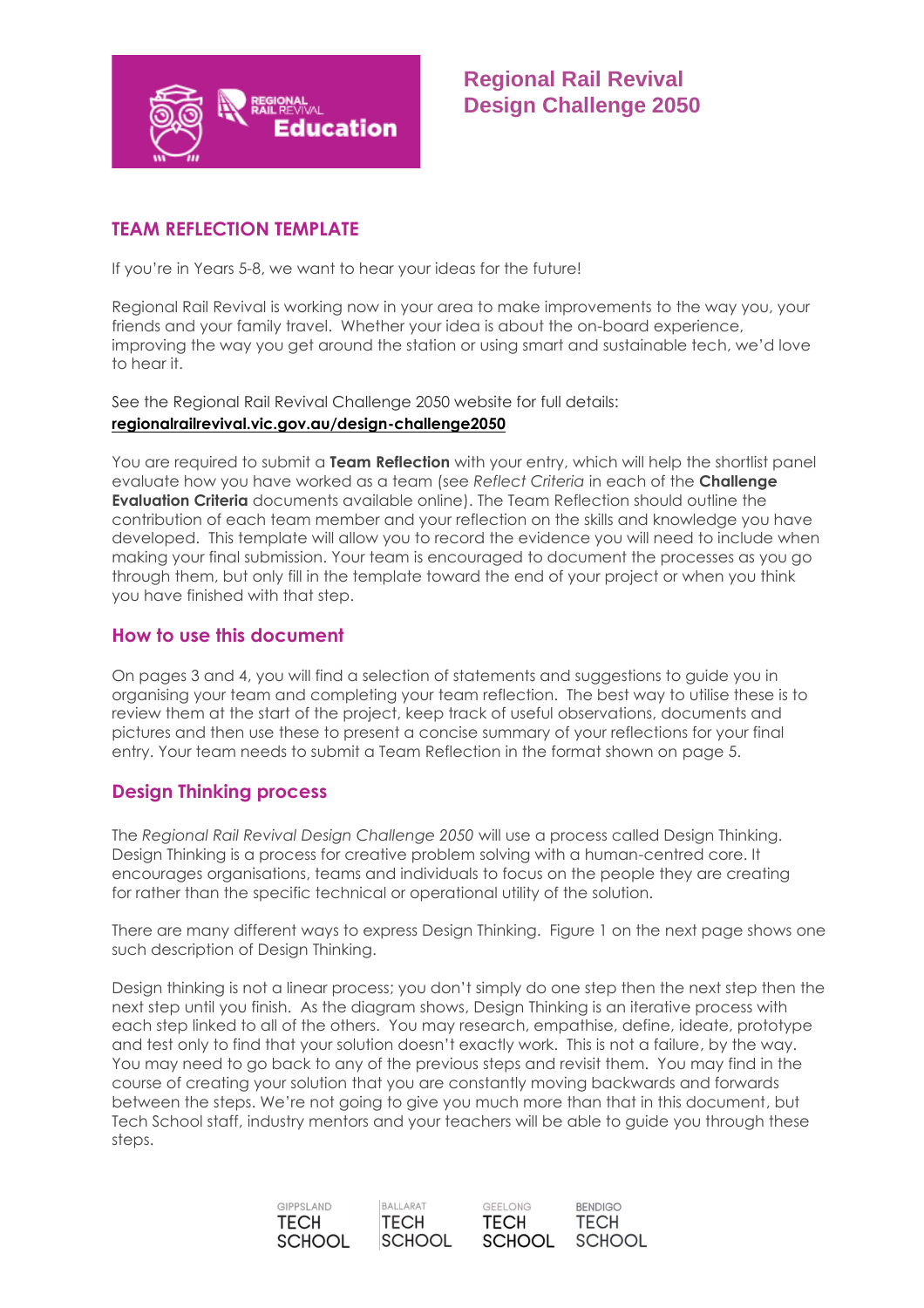## **Figure 1: Design Thinking**



|               | <b>EXPLORE</b> |               | <b>INVESTIGATE</b> | TEST |
|---------------|----------------|---------------|--------------------|------|
| GIPPSLAND     | BALLARAT       | GEELONG       | BENDIGO            |      |
| <b>TECH</b>   | <b>TECH</b>    | TECH          | TECH               |      |
| <b>SCHOOL</b> | <b>SCHOOL</b>  | <b>SCHOOL</b> | <b>SCHOOL</b>      |      |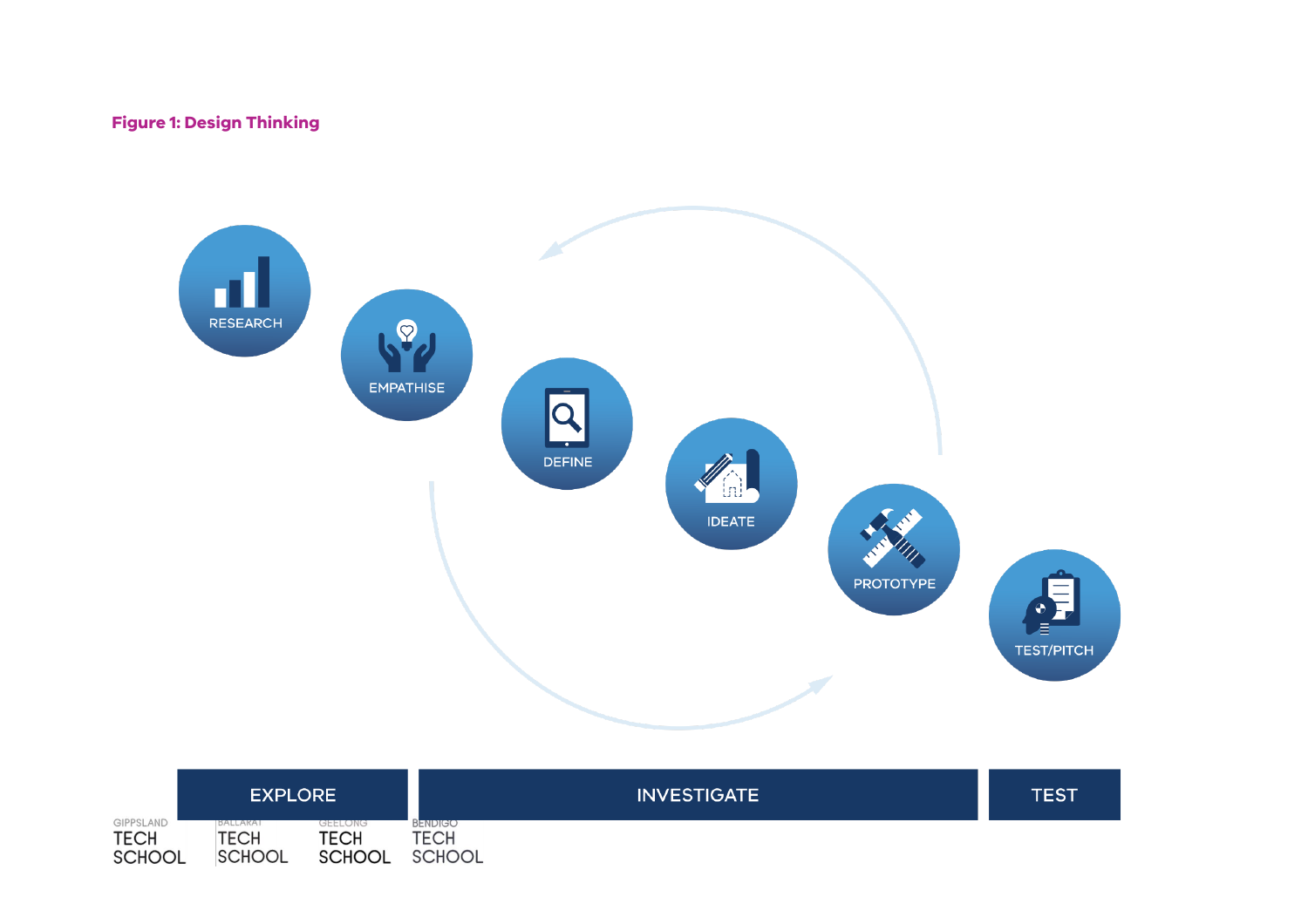# **Overall**

**Team: \_\_\_\_\_\_\_\_\_\_\_\_\_\_\_\_\_\_\_\_\_\_\_\_\_\_\_\_\_\_ School: \_\_\_\_\_\_\_\_\_\_\_\_\_\_\_\_\_\_\_\_\_\_\_\_\_\_\_\_\_\_**

**Prototype:** *Technology or app-driven transport solution/ Communications campaign/ Product prototype/ Building or system design*

Use this page and the next to help you plan and achieve project milestones. You do not need to submit these pages with your competition entry.

#### **PROJECT OUTLINE & AIMS**

**What is the project, and what are you aiming to achieve? You will use these to develop aims for each of your other stages. How will you demonstrate that you have addressed all of the Competition Evaluation Criteria?**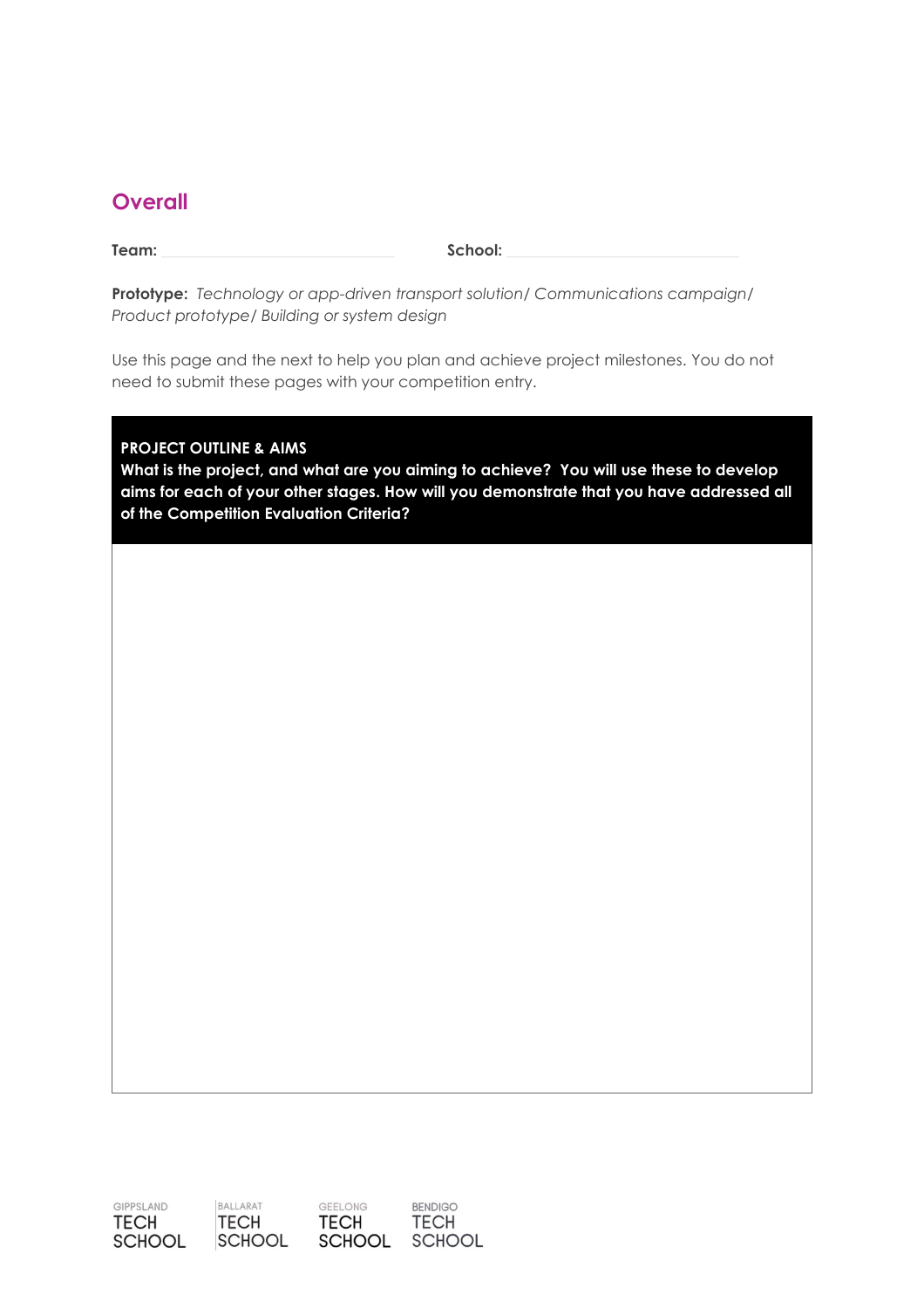#### **TIMEFRAME**

**Within the timeframe of the competition, what are the milestone dates you want to achieve? A milestone is a date when you would like to have a part of the project completed. For instance, your first milestone will be submitting your project proposal two weeks after the Immersion Day. You may like to match them to each of the stages of Design Thinking.**

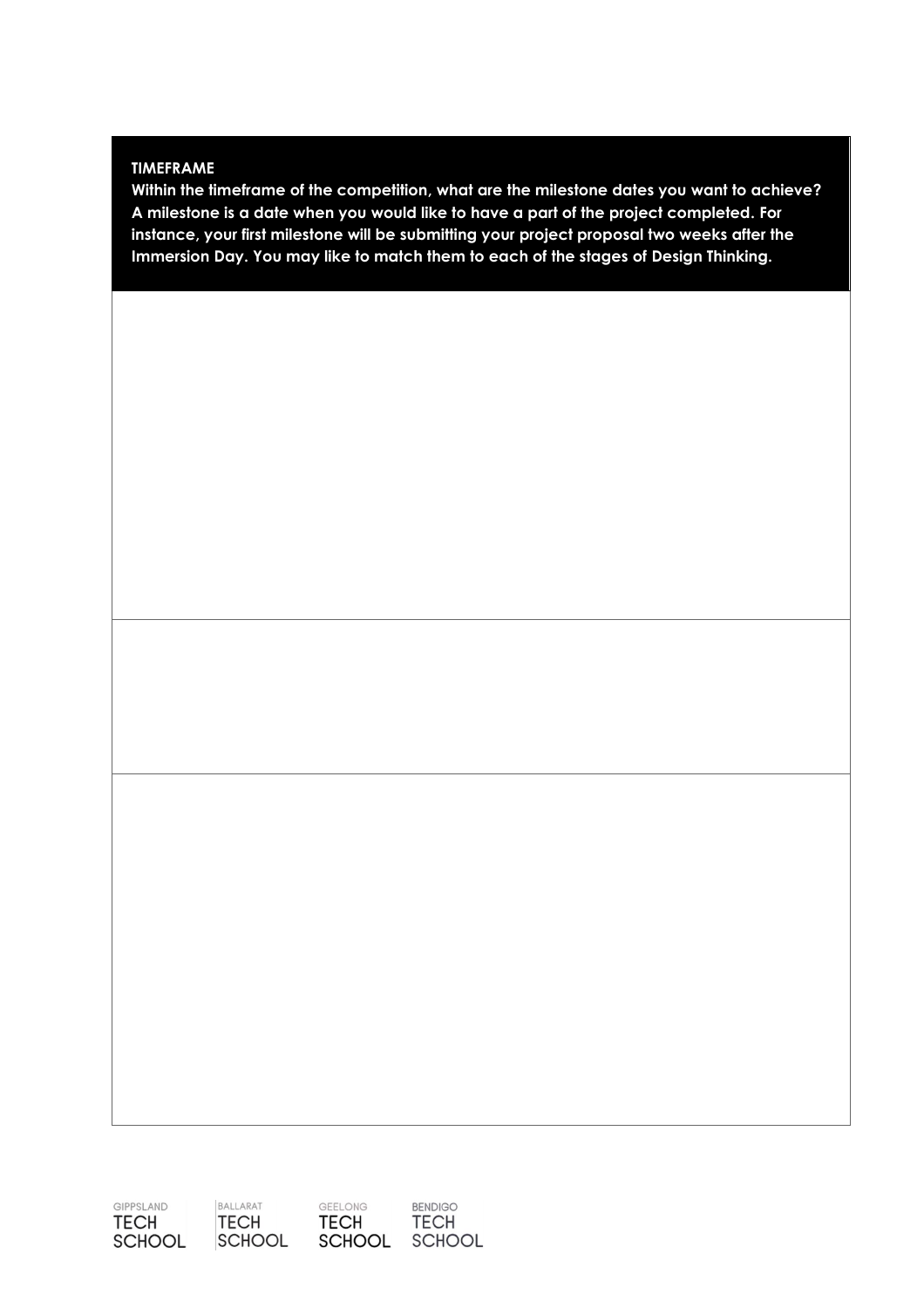# **Appendix 1: Team Reflection Template**

Each team is required to submit a team reflection that responds to the following reflection points. Maximum 500 words per reflection point; or up to 4 x single sided A4 print or digital pages including embedded images. Complete this template and submit with your entry.

**Team: \_\_\_\_\_\_\_\_\_\_\_\_\_\_\_\_\_\_\_\_\_\_\_\_\_\_\_\_\_\_ School: \_\_\_\_\_\_\_\_\_\_\_\_\_\_\_\_\_\_\_\_\_\_\_\_\_\_\_\_\_\_**

**Prototype:** *Technology or app-driven transport solution/ Communications campaign/ Product prototype/ Building or system design*

#### **TEAM ROLES AND DYNAMICS**

**Each team member should complete a reflection with their thoughts on how they saw their role during the project. Your reflections should focus on you and your interaction with the team, and the team as a whole (max 500 words).**